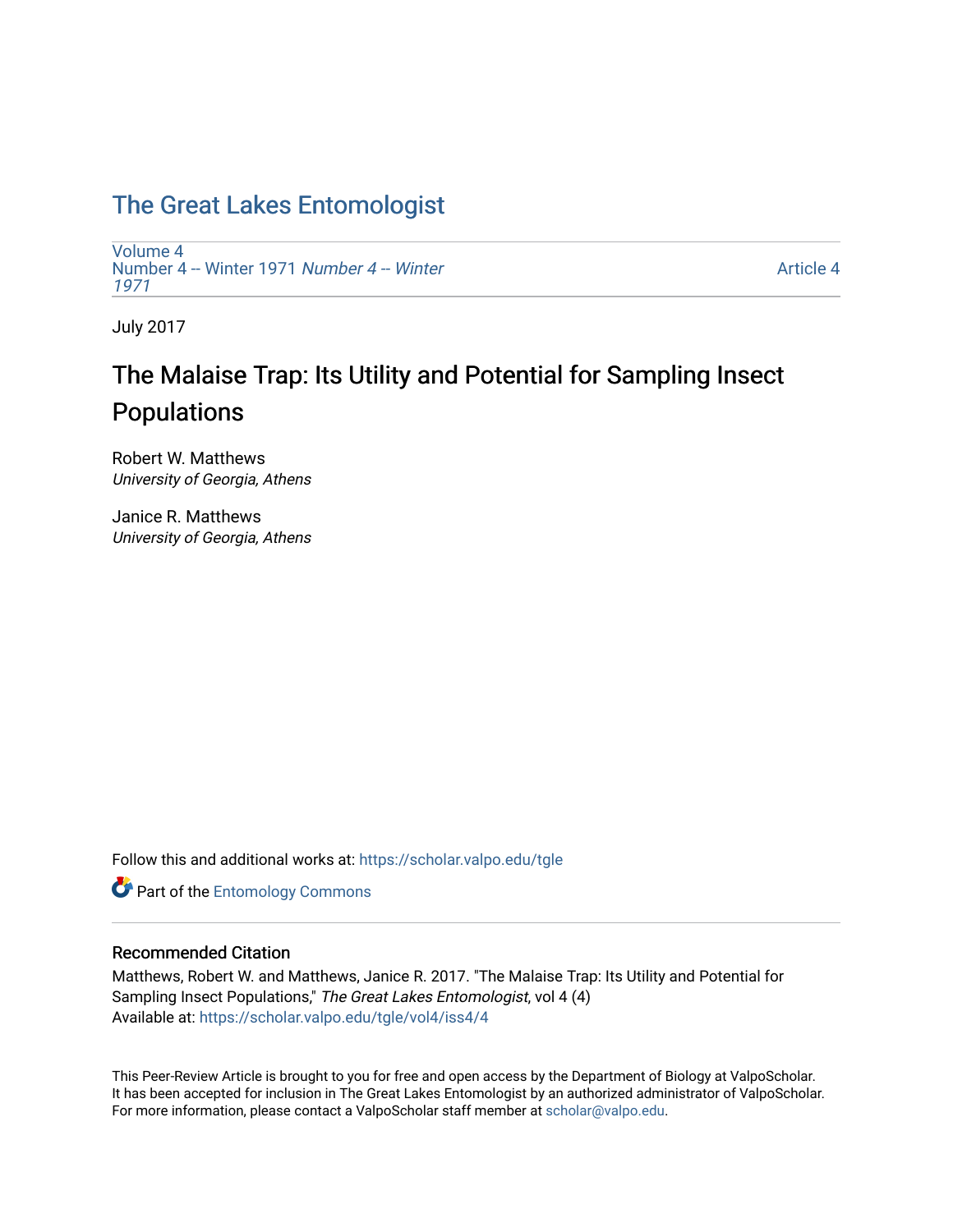#### THE MICHIGAN ENTOMOLOGIST

### **THE MALAISE TRAP: ITS UTILITY AND POTENTIAL FOR SAMPLING INSECT POPULATIONS**

Robert W. Matthews and Janice R. Matthews Department of Entomology, University of Georgia, Athens, Georgia 30601

Slightly over three decades have elapsed since Malaise (1937) first published plans for the insect trap now bearing his name-a stationary mesh tent with open sides, a central baffle, and a top-mounted collecting apparatus (Fig. 1). A non-attractant device, the Malaise trap is based upon the observation that most flying insects hitting an obstacle respond by flying (or crawling) upward (and thus into captivity).

In recent years, the Malaise trap has become increasingly popular among insect taxonomists aqd collectors as a means of augmenting catch and collecting rare or ephemeral representatives. Many variations have been developed (e.g., Townes, 1962; Gressitt and Gressitt, 1962; Marston, 1965; Chanter, 1965; Butler, 1965), most aimed at making the trap more portable and/or efficient for collecting a particular insect group. To date, however, the Malaise trap has received little notice among other biologists, although it would appear to have considerable potential in almost any field study involving flying insects, and particularly in ecological investigations.

Total Malaise trap collections from four zoogeographic regions are recorded in the literature (Marston, 1965; Chanter, 1965; Moczar, 1967; Geijskes, 1968; Matthews & Matthews, 1970). When converted to a common format (Table l), these data are representative of the proportionate occurrence of insect orders that can reasonably be expected in a Malaise sample. In each collection, Diptera, Hymenoptera, Hemiptera **sensu**  *latu* and Lepidoptera comprise at least 90%. The Diptera vastly outnumber all other



Fig. 1. Malaise trap used in this study: height to top of globe, 1.7 m; base length, center pole to corner stake, 1.2 m; base distance between stakes, 2 m; height of side openings, 1 m; color, gray-green. (Manufactured by Cornell Equipment Co., Inc., 1115 N. RolIing Rd., Baltimore, Md. 21228.)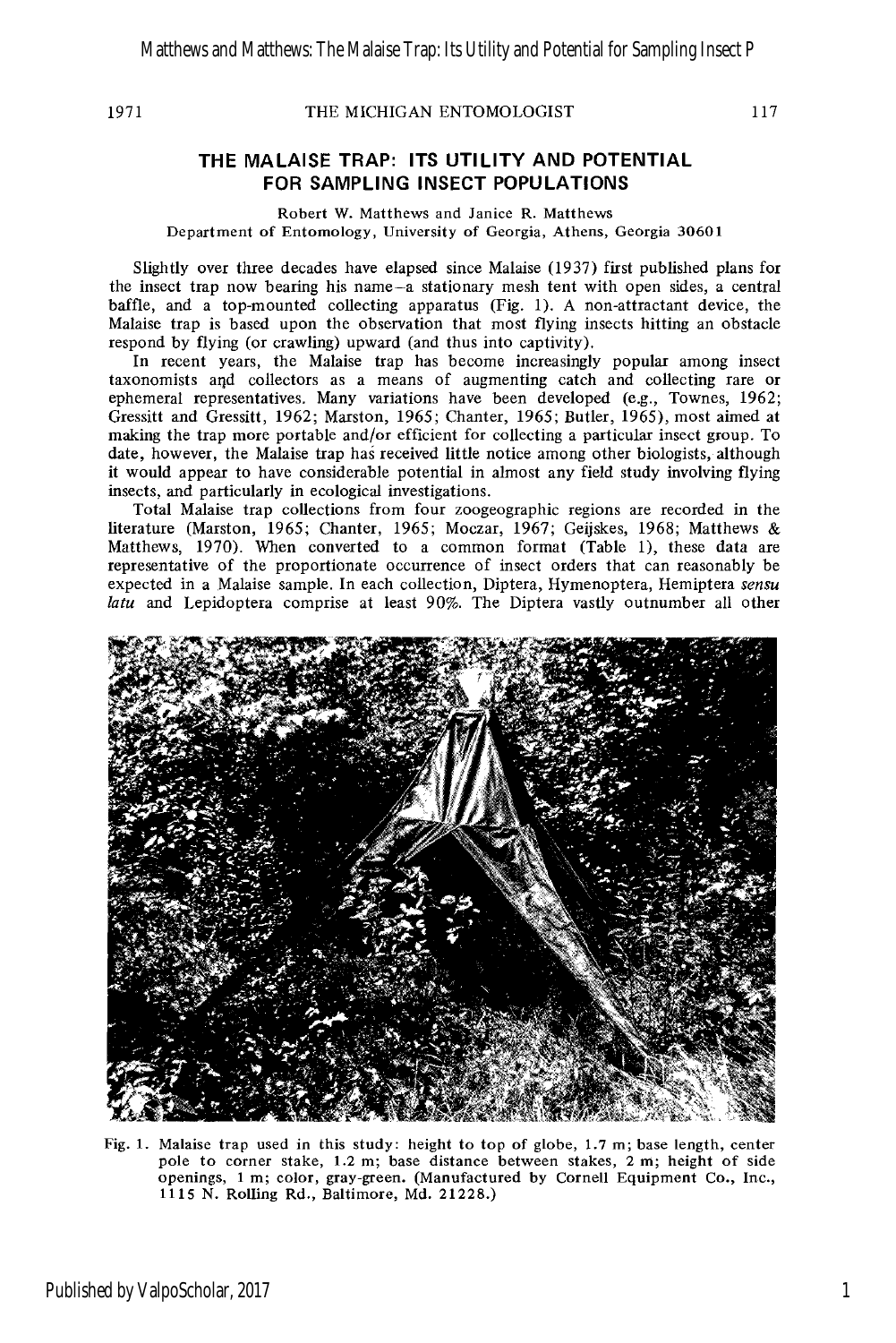118 THE MICHIGAN ENTOMOLOGIST Vol. 4, No. 4

| 119                                | THE MICHIGAN ENTOMOLOGIST                                                                                                                                                                                                                                                    |                     |                    | VOI. 4, NO. 4            |  |
|------------------------------------|------------------------------------------------------------------------------------------------------------------------------------------------------------------------------------------------------------------------------------------------------------------------------|---------------------|--------------------|--------------------------|--|
|                                    | Table 1. Total Malaise trap catch: comparison of percentage composition, by insect<br>orders, from one tropical and three temperate localities. Chanter's (1965) catch was only<br>a 24 hour sample and is not included here. Astericks represent values of less than 0.05%. |                     |                    |                          |  |
|                                    | New York                                                                                                                                                                                                                                                                     | Kansas              | Hungary            | Surinam                  |  |
| Diptera<br>Plecoptera <sup>1</sup> | 44.5%<br>20.8                                                                                                                                                                                                                                                                | 66.3%               | 79.8%              | 58.0%                    |  |
| Hymenoptera                        | 14.7                                                                                                                                                                                                                                                                         | 12.3                | 10.7               | 19.0                     |  |
| Hemiptera                          | 7.1                                                                                                                                                                                                                                                                          | 6.8                 | 5.8                | 2.3                      |  |
| Lepidoptera                        | 7.2                                                                                                                                                                                                                                                                          | 4.8                 | 3.0                | 14.0                     |  |
| Coleoptera                         | 2.4                                                                                                                                                                                                                                                                          | 5.6                 | 0.3                | 4.6                      |  |
| Collembola                         | 1.4                                                                                                                                                                                                                                                                          | 3.5                 |                    |                          |  |
| Thysanoptera                       | 0.9                                                                                                                                                                                                                                                                          |                     |                    |                          |  |
| Trichoptera                        | 0.7                                                                                                                                                                                                                                                                          |                     | $\ast$             |                          |  |
| Psocoptera                         | 0.2                                                                                                                                                                                                                                                                          |                     |                    | 0.1                      |  |
| Neuroptera                         | 0.1                                                                                                                                                                                                                                                                          | 0.1                 | $\star$            | 0.4                      |  |
| Odonata                            | *                                                                                                                                                                                                                                                                            | 0.1                 | 0.2                | $\ast$                   |  |
| Mecoptera                          | $\star$                                                                                                                                                                                                                                                                      |                     | 0.2                |                          |  |
| Ephemeroptera                      | $\pm$                                                                                                                                                                                                                                                                        |                     | *                  |                          |  |
| Orthoptera                         | $\ddot{\phantom{1}}$                                                                                                                                                                                                                                                         | 0.5                 | $\ast$             | 1.7                      |  |
| N                                  | 40,348                                                                                                                                                                                                                                                                       | 2,927               | 20,713             | 90,182                   |  |
| Dates of Study                     | $2$ June $-31$ Aug.<br>1967                                                                                                                                                                                                                                                  | $6-13$ June<br>1964 | $Mav-Oct.$<br>1966 | Sept. 1965-<br>Dec. 1966 |  |
| Source                             | Matthews & Matthews,<br>1970                                                                                                                                                                                                                                                 | Marston,<br>1965    | Moczar.<br>1967    | Geijskes,<br>1968        |  |
|                                    |                                                                                                                                                                                                                                                                              |                     |                    |                          |  |

l~he abundance of Plecoptera in the New York sample was aberrant, a result of the mass emergence of *Nemoura albidipennis* Walker over a four week period from a small lake in close proximity to one trap.

orders, being 2.5-7.5 times as abundant as the second place order, typically Hymenoptera.

The paucity of Coleoptera is especially notable in view of the fact that beetles constitute the largest insect order. Their poor representation is due in part to their tendency to drop (and thereby escape) upon encountering obstacles in flight. A series of pans filled with detergent water and placed beneath the trap baffles would no doubt increase the number of beetles (and certain other groups) obtained.

#### TRAP PLACEMENT

Since the Malaise trap samples only those insects which happen to fly through a relatively small area, trap placement becomes a matter of utmost significance. As Gressitt and Gressitt (1962) point out, greatest quantity results when traps are set where insect flight tends to be concentrated by "local circumstances of topography, density or lack of vegetation, relation to wind, water and such aspects." During the summer of 1967, we had identical Malaise traps operating continuously for thirteen weeks in four locations within 500 m of each other in a mesic forest habitat southwest of Albany, New York (see Matthews & Matthews, 1970, for additional habitat details). The most productive trap averaged 259 insects per day (range, 36-749) and obtained 59% of the entire summer collection. Even at the ordinal level, variation between the traps' catches was striking. For example, Diptera, the best collected group, comprised from 14.7% to 54.4% of the total season's catch in the different traps, with even greater fluctuations over shorter time intervals.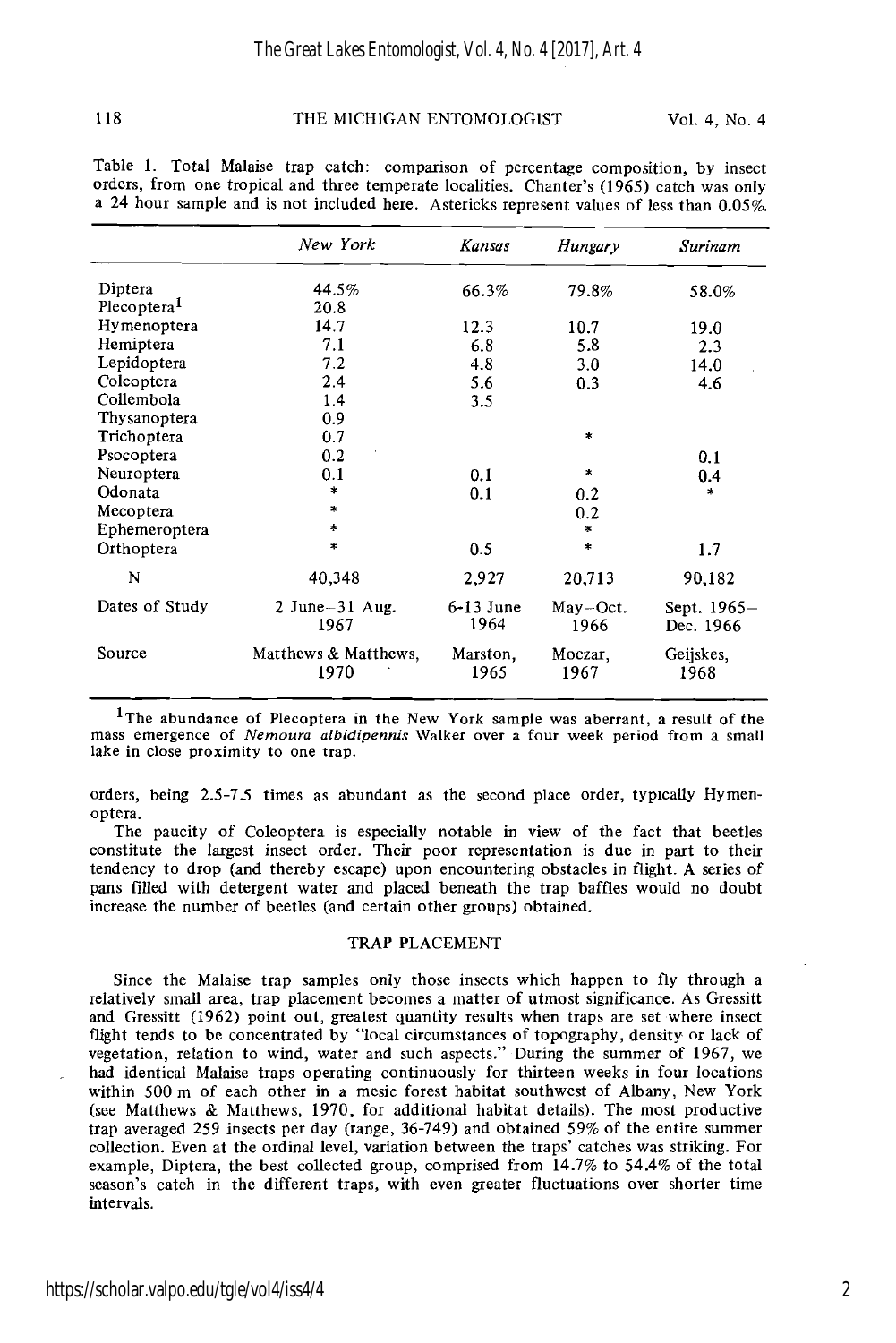#### 1971 THE MICHIGAN ENTOMOLOGIST 119

At the level of the species, the basic unit in any community study, the data are even more graphic. For example, analysis of the combined collections of sawflies (Hymenoptera: Symphyta) from three continuously operating traps reveals that 1824 individuals belonging to 115 species were taken. A single trap obtained 95 of these species (82.5%); only 15 species were taken by all three traps. About two-thuds of the species were represented by five or fewer individuals, and 42 species were represented by single individuals. Of these 42 unique species, 25 were taken in the same trap. Thus, the addition of two more traps in the study area resulted in an increase of nearly 40% in the number of unique species obtained, a particularly significant increment if one is calculating species diversity indices for a given habitat. It should be clear that if one hopes to adequately sample the flying insect fauna of an area or wishes to minimize catch biases reflecting trap placement, several traps should be in operation simultaneously.

#### RELATIVE COLLECTING EFFICIENCY

The performance of Malaise traps relative to various other sampling methods has yet to be rigorously investigated. To our knowledge, only one study has included Malaise traps in comparisons with other non-attractant traps for flying insects. Juillet (1963) found the Malaise trap to be superior to window pane and sticky traps, and only slightly less reliable and versatile than the rotary trap. For all orders except Coleoptera, the Malaise trap was also second only to the rotary trap in numbers of insects captured per cubic yard per hour. This study needs confirmation, however, as Juillet did not replicate his samples nor make allowance for trap placement, regarding the study area as a "uniform environment" although the single Malaise trap was situated across a path while the other traps were placed nearby in the interior of the woodlot.

As a supplement to other sampling techniques, Evans and Owen (1965) noted that Malaise trap collections added significantly to the number of species recorded from an old field community. Similarly, Breeland and Pickard (1965) found that of 29 species of mosquitoes known to occur in their study area, Malaise traps collected 27, compared to 19, 16 and 13 species by three conventional methods. In another study (Gunstream and Chew, 1967) which utilized both Malaise and light traps over a six week period in California alfalfa fields, both trap methods captured the same 7 mosquito species, but in very different proportion and reproductive condition; they concluded that the relative representation of each species and the proportions of population classes within species from the Malaise trap collections were likely to more nearly represent the actual situation. Similarly, Owen (1969) noted that Malaise traps captured roughly equal numbers of each sex of sphingid moth species, whereas light trap collections of the same species were typically biased toward one sex or the other. In addition, the two methods yielded quite different frequencies of the various species.

Traditionally, the most commonly used sampling technique in ecological studies has been sweeping-a method with many shortcomings (see Southwood, 1966). To date, no studies have directly compared sweep net samples to Malaise collections made concurrently in the same habitat. In an attempt to provide a rough indication of the relative performance of the two methods, Table 2 compares our New York Malaise collections with a selected subsample of one particularly comprehensive sweep sample study, Whittaker's (1952) investigation of foliage insect communities from the Smoky Mountains of eastern Tennessee. The two methods yielded most similar percentages in those orders containing predominantly active fliers, such as Hymenoptera and, to a lesser extent, Diptera. Lepidoptera appear to be more adequately sampled by the Malaise trap, perhaps due to a more complete representation of nocturnal species. Sweep samples appear, however, to be more satisfactory for Coleoptera and Hemiptera, which typically exhibit less tendency toward free flight and greater tendency to drop when disturbed.

Our preliminary analyses of concurrent Malaise and sweep samples have indicated that, while the total ordinal percentages may be similar, within a given order the species composition is often quite different. Gross comparison of the hymenopterous taxa in Whittaker's and our samples (Table 2) also suggest this. For example, the proportion of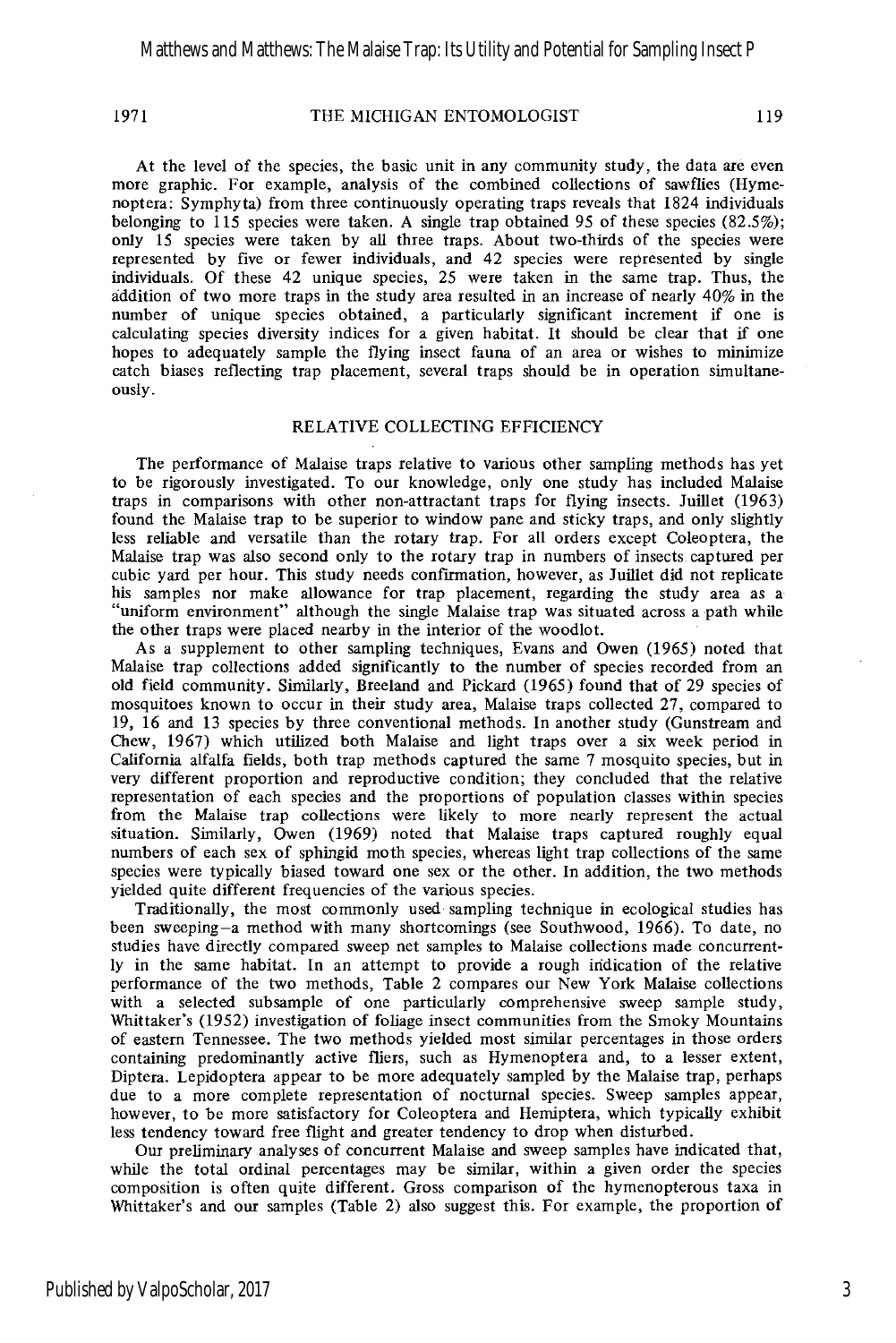#### 120 THE MICHIGAN ENTOMOLOGIST Vol. 4, No. 4

Chalcidoidea and Proctotrupoidea was much greater in the sweep subsample, while Symphyta and Apoidea were more abundant in the Malaise collection. While these differences may in part be geographic and/or seasonal, they nevertheless indicate the desirability of utilizing a variety of sampling techniques when attempting a comprehensive sample of the insect fauna of an area, as Evans and Murdoch (1968) have done.

Table 2. Comparison of selected mesic forest Malaise trap and sweep net collections. Malaise trap subsample obtained by omitting Plecoptera from eastern New York totals (Matthews and Matthews, 1970). Sweep net subsample derived by summing data from eastern Tennessee cove communities judged most similar to the above (Whittaker, 1952, localities A, B, E, L, L', M, N).

| Percentage composition by order |              |                 | Composition of hymenopterous taxa |              |                 |  |
|---------------------------------|--------------|-----------------|-----------------------------------|--------------|-----------------|--|
|                                 | sweep<br>net | Malaise<br>trap |                                   | sweep<br>net | Malaise<br>trap |  |
| Diptera                         | 40.1%        | 56.2%           | Symphyta                          | 2.7%         | 35.2%           |  |
| Hymenoptera                     | 16.5         | 18.6            | Ichneumonoidea                    | 44.9         | 47.7            |  |
| Homoptera                       | 20.1         | 8.7             | Chalcidoidea                      | 22.8         | 5.7             |  |
| Coleoptera                      | 11.2         | 3.0             | Proctotrupoidea                   | 23.7         | 3.6             |  |
| Heteroptera                     | 3.1          | 0.3             | Cynipoidea                        | 3.3          | 1.0             |  |
| Lepidoptera                     | 2.7          | 9.0             | Formicoidea                       | 0.2          | 0.3             |  |
| Other orders                    | 5.4          | 4.2             | Apoidea                           | 0.9          | 4.5             |  |
|                                 |              |                 | Other Aculeata                    | 1.5          | 4.8             |  |
| N                               | 18,252       | 31,950          | N                                 | 3,013        | 5,931           |  |

#### OPERATIONAL STRENGTHS AND WEAKNESSES

Inherent in the Malaise trap design and mode of action are several advantages which make it particularly well suited for insect community studies. It can be operated continuously in any weather, with only occasional or a predetermined schedule of attendance. As many replications as desired may be made simultaneously at various locations within a study area. Because the Malaise trap functions without bait, the catch is primarily of local origin. In addition, cost of materials needed to construct a trap is nominal, usually less than \$25, and recently at least two commercially manufactured traps have become available.

In contrast to those obtained by sweep nets, Malaise samples are "clean"-the collection bottle contains only whole insects, perfectly preserved, a tremendous saving on technicians' time (and temper). Malaise samples could also be expected to contain a higher (and no doubt more truly representative) proportion of the very small Hymenoptera and Diptera species, whereas these often either escape through the relatively coarse mesh of the average sweep net or become lost in the crushed and sodden vegetation which typically characterizes sweep net collections. Finally, because Malaisecaught insects generally make excellent museum specimens, taxonomists are usually more willing to make identifications of this material.

Various physical factors may well influence the efficiency of Malaise trap operation. Temperature, precipitation and air movement are apparently of considerable importance, largest catches generally occurring on hot, clear, still days following rain. A more subtle, but nevertheless real, climatic influence was noted by Townes (1962), who points out that insects generally fly closer to the ground in the spring because of warmer air there, and thus are likely to enter the traps in greater numbers at this season. Height of surrounding vegetation and location of a trap in shade or sun can also materially alter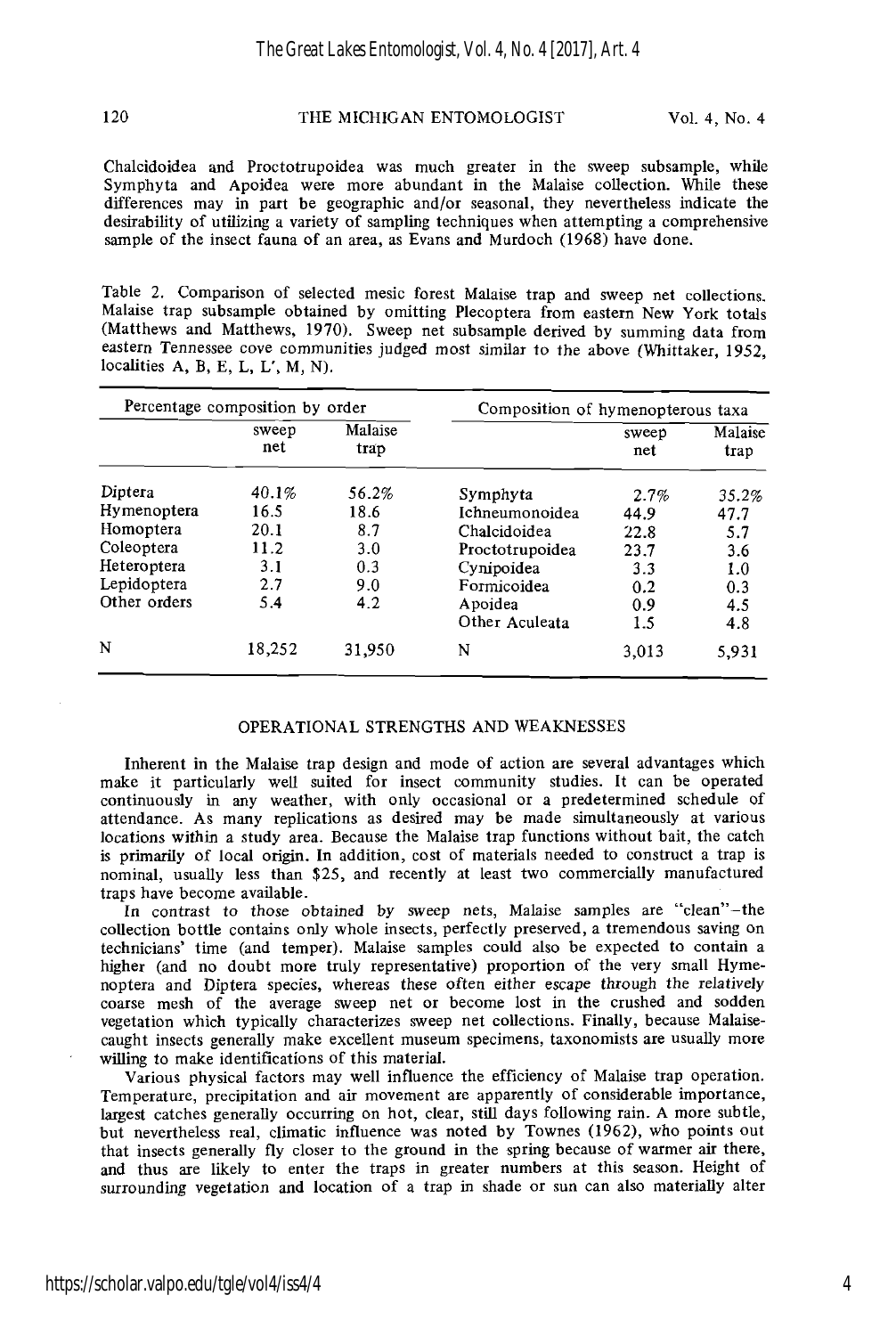#### 1971 THE MICHIGAN ENTOMOLOGIST 121

trap performance and efficiency. Time of year will, of course, also be reflected in catch composition and quantity, as many groups (e.g., sawflies, spittlebugs, see Matthews and Matthews, 1970) have decidedly seasonal occurrence.

For comparative studies between localities or seasons, standardization of trap design obviously becomes an important consideration, for area sampled by the trap, trap shape and color, net mesh gauge (or replacement by plastic film,  $e.g.,$  Marston, 1965), and form and nature of collecting apparatus are but a few of the more important design variables which have been observed to affect catch size and composition. A carefully designed investigation into the relative importance of such parameters would be welcomed. Control of differences due to trap placement could be minimized by a long term study utilizing a regular rotation schedule.

#### SUMMARY

The popularity of Malaise traps seems destined to grow, if for no other reason than because they are amenable to an almost infinite variety of modifications. For example, in an investigation of stream insect migration, Roos (1957) adapted a trap to collect from each side separately. DeFoliart and Morris (1967) utilized a Malaise-like trap made of acetate sheets and baited with dry ice for seasonality studies of pest species of hematophagous Diptera. Fresh flowers and/or honey might be used to augment Hymenoptera, Diptera and Lepidoptera collections. Baiting traps with pheromones, as was done recently with light traps by Howland, et al. (1969), could open a range of new possibilities.

In conclusion, Malaise traps as non-attractant samplers of insect populations offer a rather efficient and economical means for obtaining large quantities of data with minimal effort. Diptera, Hymenoptera and Lepidoptera are the most adequately sampled orders, but modifications could augment catches of various groups. With replications of standardized traps, comparable data from different habitats or even different zoogeographic regions would be relatively easy to obtain. Malaise traps could have additional valuable applications in long term faunal composition and seasonality studies, species diversity analyses, and many other ecologically oriented investigations.

#### ACKNOWLEDGMENTS

Research conducted while the senior author was Summer Fellow at the Edmund Niles Huyck Preserve, Inc., Rensselaerville, New York. Malaise traps loaned by the Museum of Comparative Zoology, Harvard University. Literature review and manuscript preparation completed with support of the General Research Fund of the University of Georgia. Sawfly identifications provided by Dr. D. R. Smith of the U. S. National Museum, Washington, D.C.

#### LITERATURE CITED

Breeland, S. G., and E. Pickard. 1965. The Malaise trap-an efficient and unbiased mosquito collecting device. Mosquito News 25(1):19-21.

Butler, G. D., Jr. 1965. **A** modified Malaise insect trap. Pan-Pacific Entomol. 41(1):51-53. Chanter, D. 0. 1965. The Malaise Trap. Entomol. Rec. 77:224-226.

DeFoliart, G. R., and C. D. Morris. 1967. A dry-ice baited trap for the collection and field storage of hematophagous Diptera. J. Med. Entomol. 4:360-362.

Evans, F. C., and D. F. Owen. 1965. Measuring insect flight activity with a Malaise trap. Pap. Mich. Acad. Sci. 50:89-94.

and W. W. Murdoch. 1968. Taxonomic composition, trophic structure and seasonal occurrence in a grassland insect community. J. Anim. Ecol. 37:259-273.

Geijskes, D. C. 1968. Insect collecting in Suriname with the help of "Malaise" traps. In Studies on the fauna of Suriname and other Guyanas, no. 39. Natuunvetensch. Studierkring Suriname Ned Antillen 48:lOl-109.